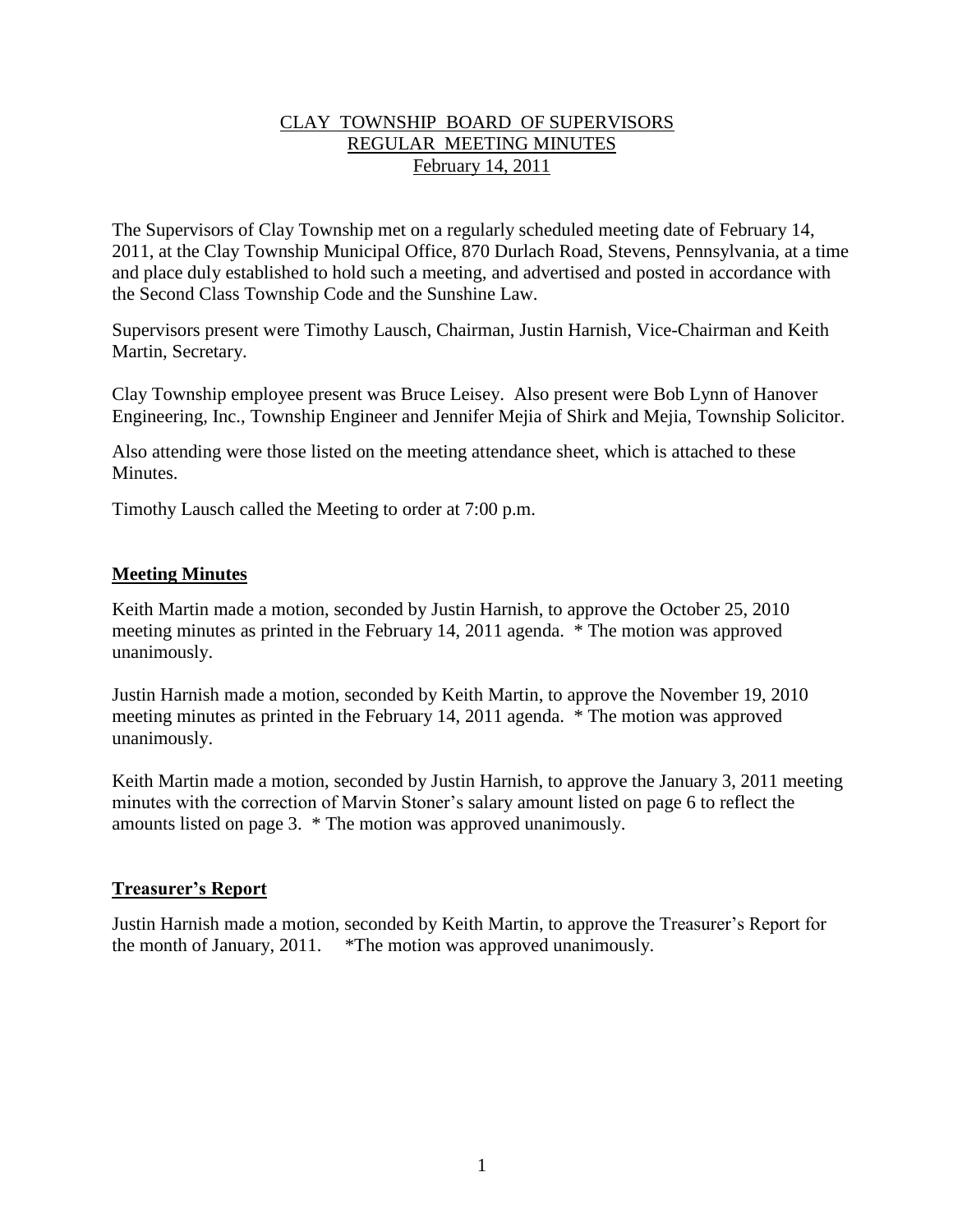# **Visitors**

1. Lou Katz, 30 Meadow Drive, Clearview Gardens

Mr. Katz inquired on the status of the trees at Clearview Gardens.

The Township Manager informed Mr. Katz that the Clearview Gardens Home Owners Association is working on a modification request to the Landscape Plan for the Board of Supervisors to review.

No decisions were made at this time.

# **Engineer's Report**

1. Wildflower Pond - Update

Jennifer Mejia stated that the Developer is in agreement with the terms of the most recent revisions to an Agreement that the Township decided upon late last year.

Justin Harnish made a motion, seconded by Keith Martin to authorize Bob Lynn to update Exhibit A of Agreement and send to Developer for approval. The general terms of the Agreement and the Township costs and responsibility stay the same as the original agreement. \* The motion was unanimously approved.

2. Update on Clay School Road and Snyder Lane Intersection Traffic Study

Bob Lynn reviewed the traffic study with the Board of Supervisors. The study indicated that the intersection meets warrants for a multi-way stop since there are sight obstructions and the nature of the sight obstructions and road alignment would be cost prohibiting to correct. The multi-way stop appears to be warranted based on accident data, road alignment and impact of visual obstructions.

Keith Martin made a motion, seconded by Justin Harnish to authorize the Township Solicitor to draft an Ordinance for a Multi-way stop at the intersection of Clay School Road and Snyder Lane. \* The motion was unanimously approved.

3. 1971 West Main Street – As Built Plans

Bob Lynn reviewed the As Built Plans with the Board of Supervisors. Bob stated that some trees still need to be planted before the balance of the escrow can be released.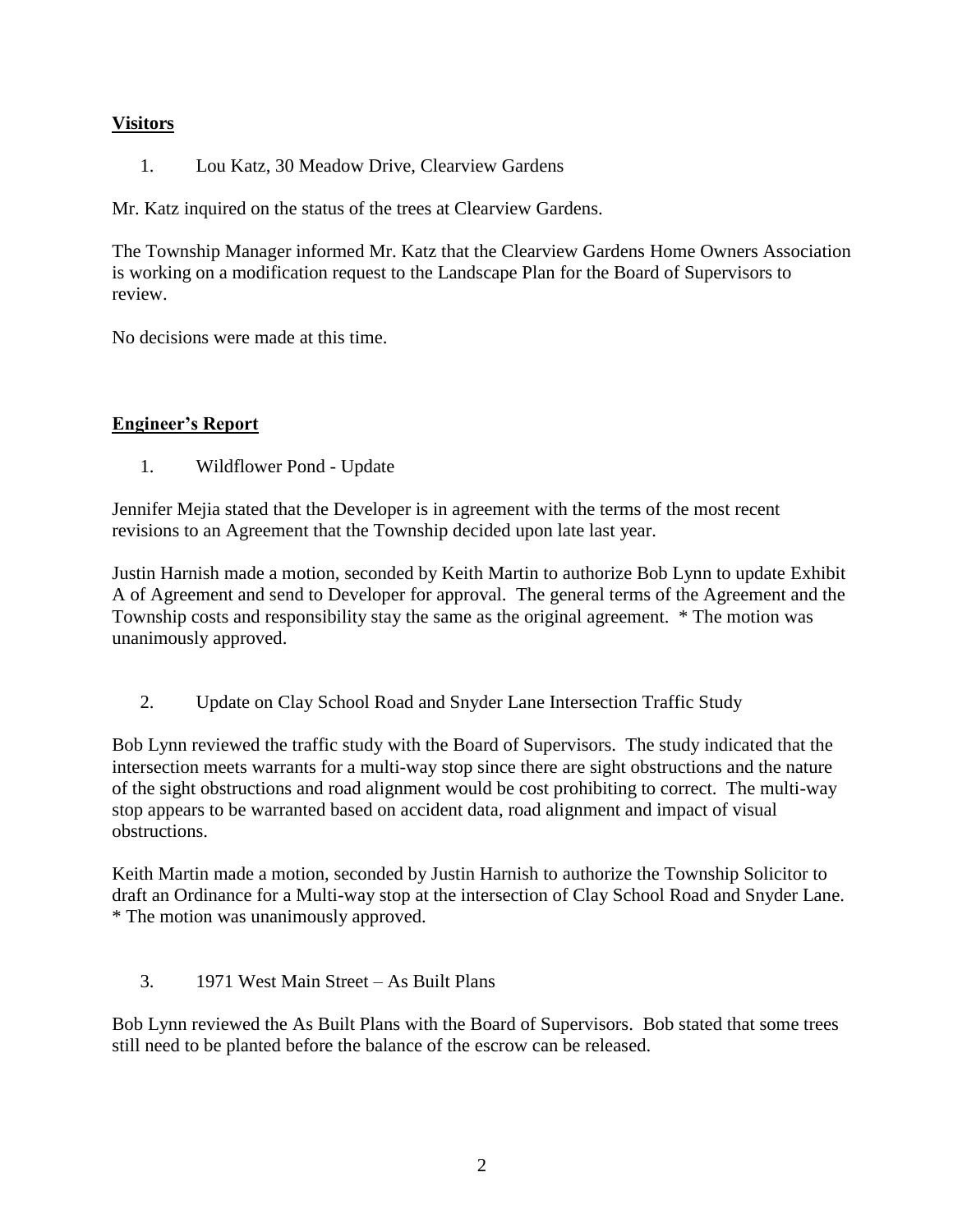Justin Harnish made a motion, seconded by Keith Martin to approve the As Built Plans for 1971 West Main Street.  $*$  The motion was unanimously approved.

# **New Business**

1. Approve and Execute Chapter 94 Sewage Management Report

Justin Harnish made a motion, seconded by Keith Martin to approve and execute the Chapter 94 report with noted changes on page 2-8 indicating that there appears to be an infiltration problem and inclusion of the Hanover Engineering correspondence dated January 25, 2011 to DEP. \* The motion was unanimously approved.

2. Approve Purchase of Accounting Software Update

Justin Harnish made a motion, seconded by Keith Martin to approve the purchase of updated accounting software from Freedom System Corporation in the amount of \$585 and in the amount of \$698 for updated Microsoft Office software from Custom Computer. \* The motion was unanimously approved.

3. Approve Lancaster Farmland Trust Bike Ride on 6/11/11

Keith Martin made a motion, seconded by Justin Harnish to allow use of Clay Township roads for the Lancaster Farmland Trust Pedal to Preserve bike ride on Saturday, June 11, 2011. \* The motion was unanimously approved.

4. Approve change of date for Rec Alliance Bike Ride to 6/26/11

Keith Martin made a motion, seconded by Justin Harnish to allow use of Clay Township roads for the Rec Alliance bike ride on Sunday, June 26, 2011 a change from the original approval date of Sunday, June 12, 2011. \* The motion was unanimously approved.

5. Adopt Resolution regarding Police Regionalization

Justin Harnish made a motion, seconded by Keith Martin to adopt Resolution # R021411 which adopts the Police Regionalization Study prepared by Carl Segatti and elects to participate in the Northern Lancaster County Regional Police Department Exploratory Committee. \* The motion was unanimously approved.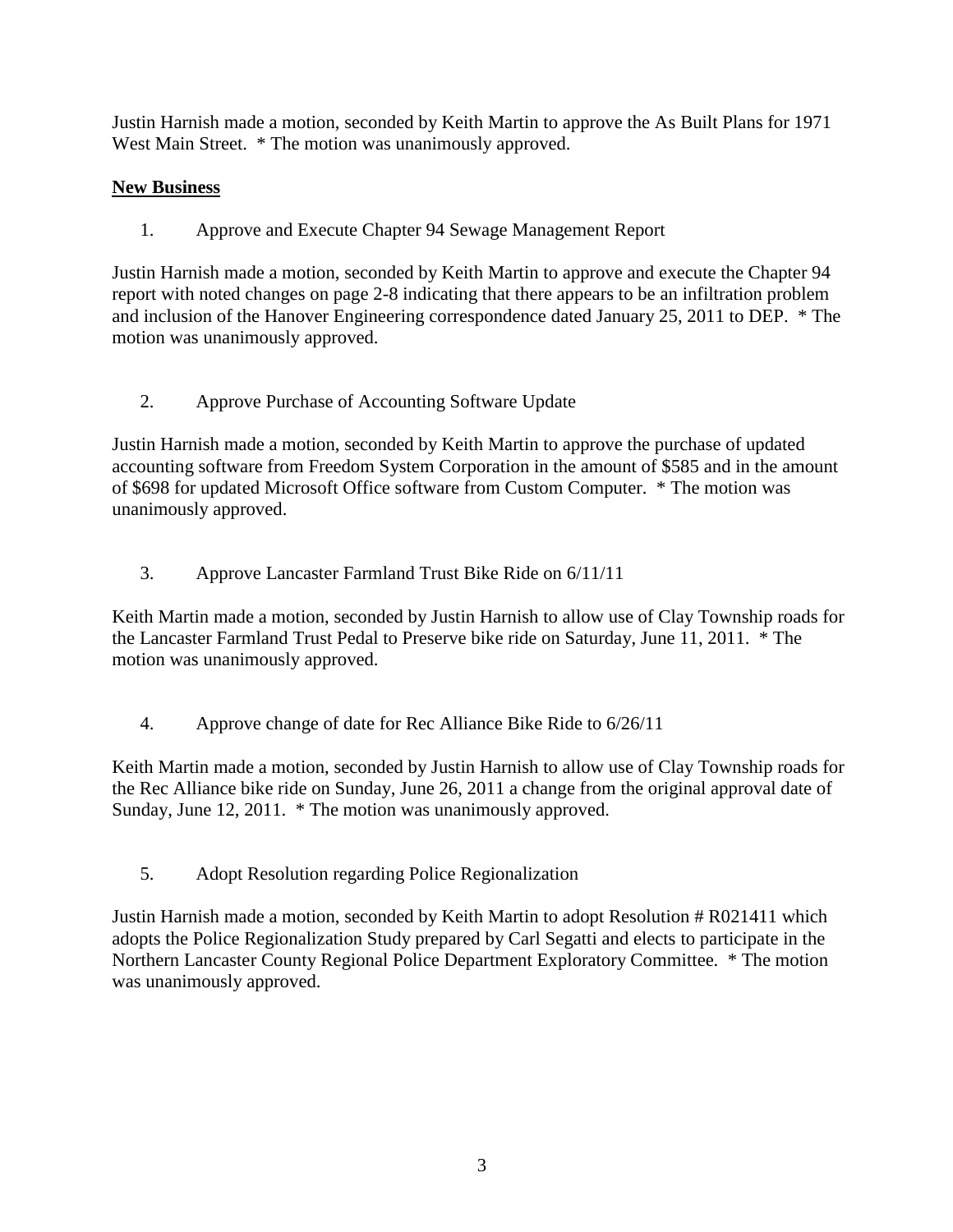6. Review Bruckhart Ag Security area addition request

Richard and Ruth Bruckhart submitted a written request to add land from property located along Water Street to the Ag Security.

Justin Harnish made a motion, seconded by Keith Martin to acknowledge receipt of the Ag Security Area Petition by E Richard Bruckhart for tax parcel #070-65758-0-0000 located along Water Street.  $*$  The motion was unanimously approved.

No further action was taken by the Board of Supervisors.

7. Sauder request for extension of time to hook up to sewer

After discussion regarding Mr. Sauder being out of the Country for three years on a mission trip, Justin Harnish made a motion, seconded by Keith Martin to approve relief from Chapter 18 Section 119H to allow the reserved allocation time frame of 2 years to be extended to 3 years with an expiration date of February 2014. \* The motion was unanimously approved.

8. Accept 2009 PA Liquid Fuels Tax Fund Examination Report

After review, Keith Martin made a motion, seconded by Justin Harnish to accept the 2009 PA Liquid Fuels Tax Fund Examination report from the Commonwealth of PA. \* The motion was unanimously approved.

9. Police Station security door

Keith Martin made a motion, seconded by Justin Harnish to approve of expenditures up to \$2,600 to install an additional security door in the Police Station as per design by Mark Schillaci. \* The motion was unanimously approved.

10. Past Due Sewer Accounts

Justin Harnish made a motion, seconded by Keith Martin to request the Township Manager to collect past due sewer fees through a civil compliant filed with District Judge Willwerth. \* The motion was unanimously approved.

11. Repairs at wet well as sewer plant

Justin Harnish made a motion, seconded by Keith Martin to approve Dutchland to complete repairs to wet well rails. Approved under emergency repairs in the amount of approximately \$3,765.00. \* The motion was unanimously approved.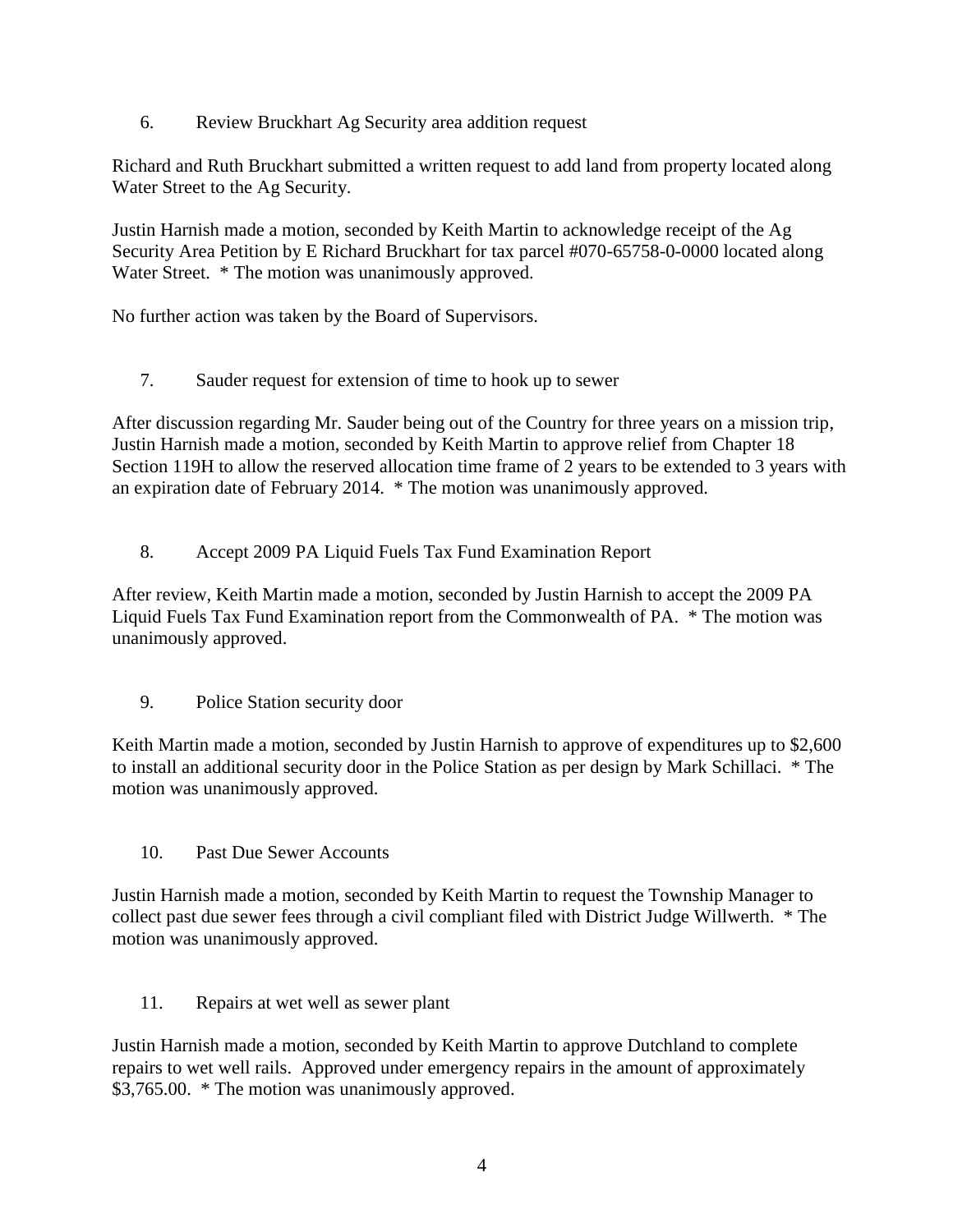12. Vehicle Radio's

Earl Stauffer, Road Master, informed the Board of Supervisors that five of the vehicle radios will need to be replaced before January 2013 to upgrade to narrow band frequency which is required by the FCC. The cost of each new radio is approximately \$600 for a total of \$4,000 which includes reprogramming existing radios that do not need to be replaced.

No decisions were made at this time.

# **Executive Session**

Justin Harnish made a motion, seconded by Keith Martin to enter into executive session at 8:30 PM to discuss potential litigation and personnel issues.  $*$  The motion was unanimously approved.

Justin Harnish made a motion, seconded by Keith Martin to exit executive session at 8:50 PM. \* The motion was unanimously approved.

# **New Business – Cont**

13. Two Cousins Escrow Account

The Board of Supervisors authorized the Township Manager to inform Mr. Conigliaro of their intent to use legal means to collect amount Developer owes Township for inspection fees.

14. Payment of excess Police Pension contributions

The Board of Supervisors authorized the Township Manager to reimburse William Leighty and Jewel Ebelhar funds withheld from their paychecks incorrectly in 2010.

### **Bills to be Paid**

General Fund

Keith Martin made a motion, seconded by Justin Harnish, to approve the General Fund bills totaling \$74,615.06 for the month of January. \*The motion was approved unanimously.